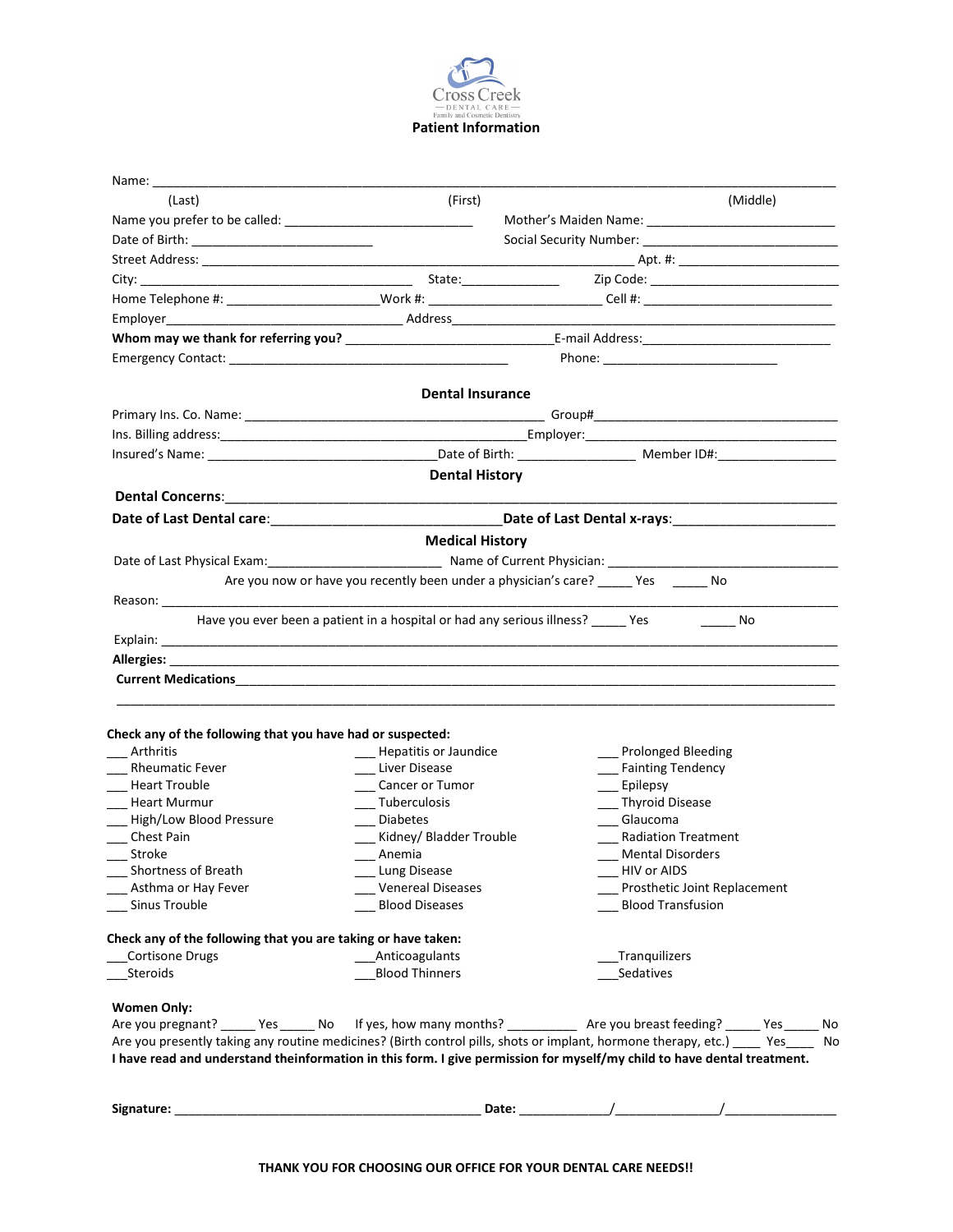

## **Written Financial Policy**

Thank you for choosing Cross Creek Dental Care Of Marion. Our primary mission is to deliver the best and most comprehensive dental care available. An important part of the mission is making the cost of optimal care as easy and manageable for our patients as possible by offering several payment options.

## **Payment Options:**

Our office accepts:

- Cash or check, Visa®, MasterCard®, American Express® or Discover Card®
- Special financing options with convenient monthly payments available with the CareCredit healthcare credit card
	- o Allow you to pay over time
	- o No annual fee

Please note:

If you choose to discontinue care before treatment is complete, you will receive a refund less the cost of care received.

For patients with dental insurance we are happy to work with your carrier to maximize your benefit and directly bill them for reimbursement for your treatment.

A fee of \$75 is charged for patients who miss or cancel more than 1 times in a calendar year without 24 hour notice.

Cross Creek Dental Care Of Marion charges \$30 for returned checks.

If you have any questions, please do not hesitate to ask. We are here to help you get the dentistry you want or need.

Patient, Parent or Guardian Signature Date

Patient Name (Please Print)

CareCredit is a credit card offered by Synchrony Bank and is NOT an in-house credit program offered by Cross Creek Dental Care. You may apply for CareCredit healthcare credit card and if approved, use it at Cross Creek Dental Care's office. However the CareCredit card agreement is between you and Synchrony Bank.